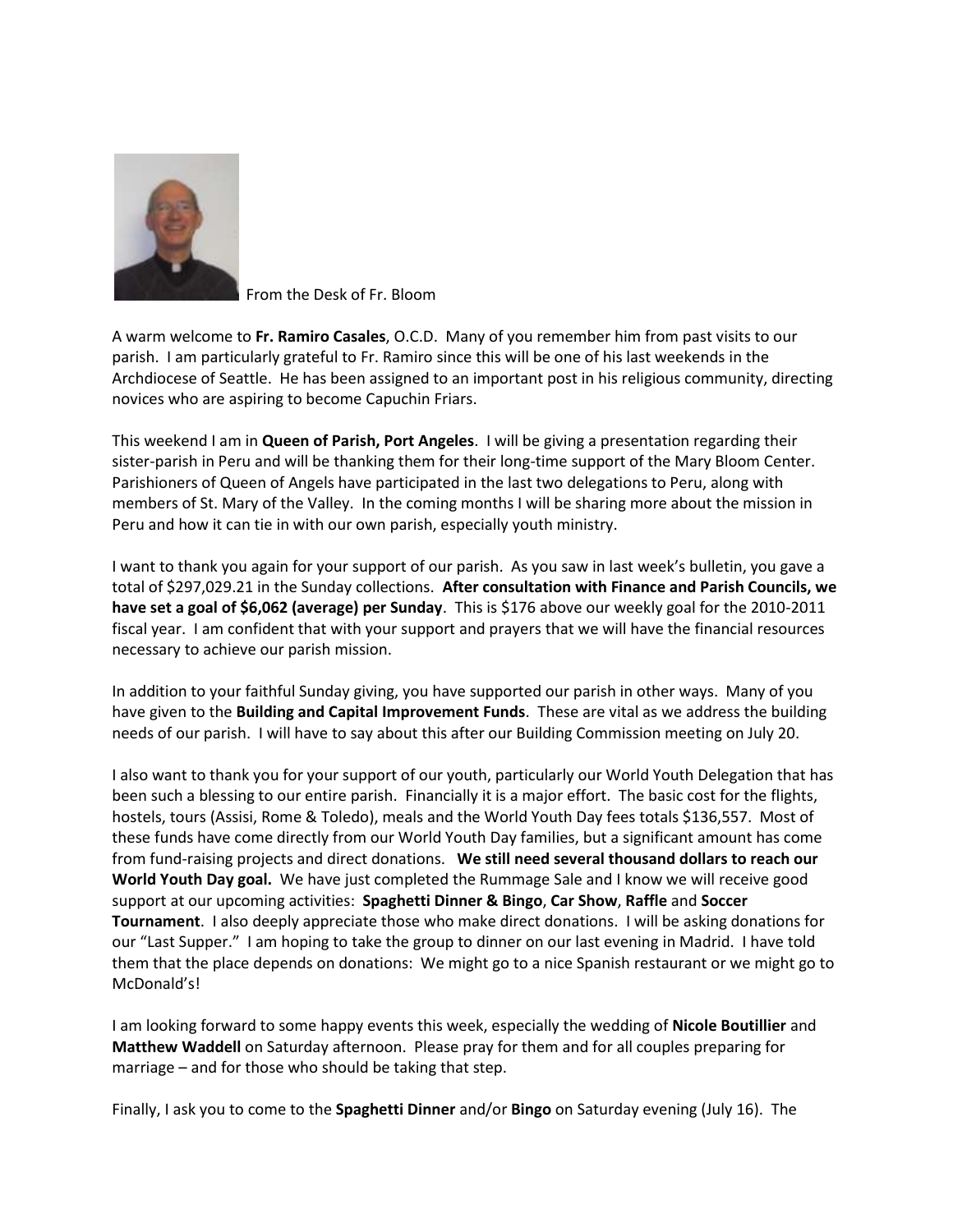dinner will begin at 6 p.m., right after the Saturday evening Mass. I've enlisted a few friends (see cartoon) to help make the invitation.